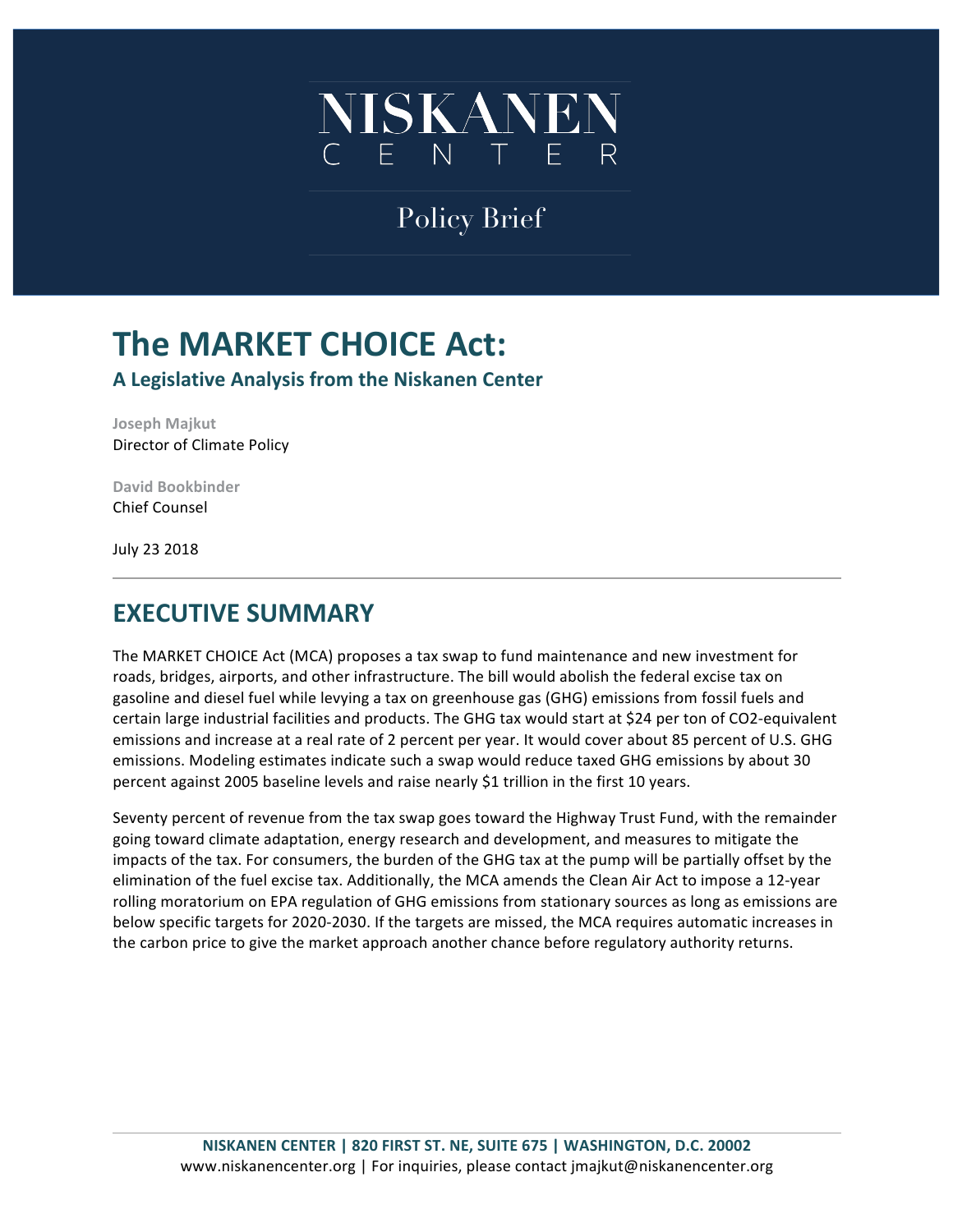#### **Introduction**

The MARKET CHOICE Act (MCA) was introduced by Rep. Carlos Curbelo (R-FL) and Brian Fitzpatrick (R-PA) on July 23, 2018. The legislation would eliminate the federal excise tax on gasoline and diesel fuel (the "gas tax"), in favor of a tax on GHG emissions, i.e., a carbon tax, levied on fossil fuels and certain industrial facilities and products.

The MCA's goals are 1) to fund infrastructure by taxing GHG pollution; 2) spur significant reductions in GHG emissions; 3) and to offer a market alternative to the expansion of federal GHG regulations.

#### **Tax Swap Details**

The MCA repeals the federal excise tax on motor vehicle and aviation fuels, which are currently 18.4 cents per gallon on gasoline, 24.4 cents per gallon on diesel, and 4.4 cents per gallon on commercial jet fuel.<sup>i</sup> These taxes provide revenue for the Highway Trust Fund, though stagnant revenues and increasing costs have led to persistent shortfalls, and for the Airport and Airway Trust Fund.

In place of the fuel excise tax, the MCA levies a tax on GHG emissions from fossil fuel combustion, industrial processes, and product uses. While it is convenient to refer to this as a *carbon tax*, the MCA applies the tax to emissions of multiple GHGs (CO2, methane [CH4], nitrous oxide [N2O], and ozone depleting F-gases [HFCs, unless the United States joins an international agreement regulating HFCs separately) based on their CO2-equivalent warming potential measured over 100 years.

#### *1. How Much?*

The tax is levied at a rate of  $$24$  per metric ton of CO2-equivalent emissions, starting in 2020. The rate increases 2 percent annually in real terms (above inflation), using the Consumer Price Index to adjust for inflation. If the carbon tax is first collected in 2020, then over the first

10 years the rate would average \$26.20 per ton in 2020 dollars. After 2029, the tax continues to increase annually at 2 percent real.

A carbon tax based on combustion emissions will increase commodity prices. Using Resources for the Future's <u>Carbon Price Fuel Calculator</u>,<sup>ii</sup> this new tax would add about \$0.23 per gallon of gasoline, \$1.39 per 1,000 cubic feet of natural gas, and \$55.09 per short ton of coal. Benchmarked to 2015 prices, such increments would represent price increases of 12, 33, and 173 percent for each commodity, according to the RFF calculator.

By eliminating the gas tax, the tax swap will significantly reduce the price impacts of the GHG tax on gasoline at the pump. Directly subtracting the savings on the gas tax from the increase in the carbon tax indicates that the price increase at the pump will be 5 cents per gallon.

While the MCA's primary purpose is funding infrastructure, the legislation also includes mechanisms to meet a series of emissions targets. The targets are expressed in cumulative emissions from taxed sources. If taxed emissions are higher than targeted levels (see figure 2), then the rate of the carbon tax will increase. Every two years, the EPA Administrator and the Secretary of the Treasury must report emissions levels under the tax for the preceding year and issue a finding as to whether or not they exceed the specified targets. If they do, then the tax will automatically increase an additional \$2 per ton the following year, on top of the annual 2 percent increase. If emissions are less responsive to the carbon price than the sponsors expect, these adjustments could occur a maximum of five times over the first 11 years of the tax, potentially increasing the tax rate by up to  $$10$ per ton. After 2030, there are no emission targets and thus no provision for such increases.

#### *2. Who Pays?*

The MCA's carbon tax affects fossil fuel emissions and select industrial and product emissions, covering about 85 percent of U.S.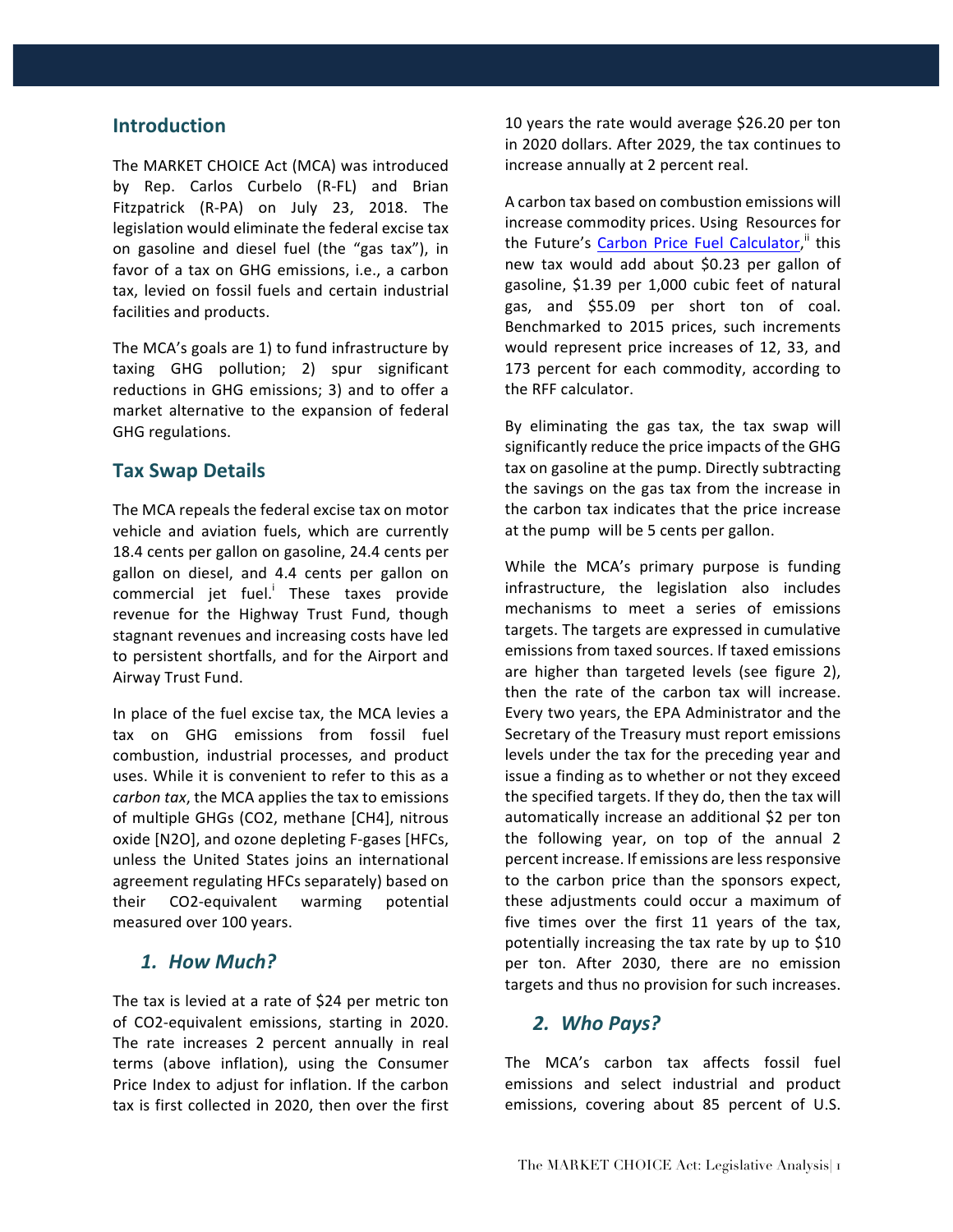GHG emissions. Table 1 shows estimates of the taxed emissions from these different sources.

| Table 1: U.S. Greenhouse Gas Emissions Coverage                                                 |            |                 |  |  |
|-------------------------------------------------------------------------------------------------|------------|-----------------|--|--|
| <b>Source</b>                                                                                   | 2016       | Percentage of   |  |  |
|                                                                                                 | emissions  | total 2016 U.S. |  |  |
|                                                                                                 | (mmt CO2e) | emissions       |  |  |
| <b>Total</b>                                                                                    | 5590       | 85              |  |  |
| <b>Fossil Fuels</b>                                                                             | 5078*      | 75              |  |  |
| <b>Industrial</b>                                                                               | 220        | 3.2             |  |  |
| <b>Processes</b>                                                                                |            |                 |  |  |
| <b>Product Uses</b>                                                                             | 421        | 6.2             |  |  |
| *Includes 112 MMT of non-combustion emissions                                                   |            |                 |  |  |
| Data from U.S. EPA Greenhouse Gas Inventory 2018, see<br><b>Appendix 1 for detailed totals.</b> |            |                 |  |  |

**Fossil Fuels:** The largest part of the tax base is fossil fuel emissions. The proposal taxes coal, petroleum fuels, and natural gas produced in, or imported into, the United States based on the fuel's emissions of CO2 when combusted. The owner of the fossil fuel at the point of taxation is responsible for paying the tax. The proposal requires the Secretary of the Treasury and EPA Administrator to issue rules defining how combustion emissions will be calculated for different fossil fuel products.

This tax is designed to minimize the number of taxed entities. Coal is taxed at the mine mouth; petroleum products are taxed at the refinery exit; and natural gas is taxed at the exit from the gas processing plant. Imported fossil fuels are taxed at the point where they first enter the United States. For cases not captured by these categories, the point of taxation is selected to reasonably limit the number of entities paying the tax.

In addition, the carbon price covers certain nonfossil sources of emissions that result from industrial processes and product uses.

**Process Emissions:** The MCA imposes the same rate of tax on emissions from facilities that emit GHGs while manufacturing a specific list of products such as metals, petrochemicals, and cement. Facilities emitting more than 25,000 tons CO2e per year in process emissions are

taxed on those emissions. EPA may add to the list of taxed facilities when total emissions from that source category are over 250,000 tons per year for 2 out of the previous 5 years, average facility emissions are over 25,000 tons for those years, and EPA anticipates that source category emissions will be over 250,000 tons in any of the following five years. EPA may remove source categories when total source category emissions fall below 250,000 tons per year for 3 consecutive years and are expected to remain below that level, and facility emissions have averaged less than 25,000 tons per year during that period.

**Product Use:** The MCA also imposes the same tax rate on emissions from specific listed products that release GHGs when used. including fuel ethanol, biodiesel, and woody biomass. The list of covered products includes HFCs and other ozone-depleting substances, as long as the United States has not ratified the Kigali Amendment, which would regulate these emissions in accordance with the Montreal Protocol. Product manufacturers (or importers) are responsible for paying the tax. For biofuels, the tax rate is based on the lifecycle emissions of the product. As with industrial process emissions, EPA can add to, and must remove from, the list of products when certain emissions criteria are met.

### **3. Rebates and Border** *Adjustments*

The MCA creates a rebate for fuel purchasers who use fossil fuels either as feedstock for durable products or capture the CO2 postcombustion and sequester it in geological storage. However, there are no rebates for sequestration until Treasury issues regulations defining secure geological storage.

The proposal also offers a declining credit against any carbon price paid at the state level, as in California or the RGGI states. In the first year of the carbon tax, anyone who pays a statebased carbon price can apply for a credit against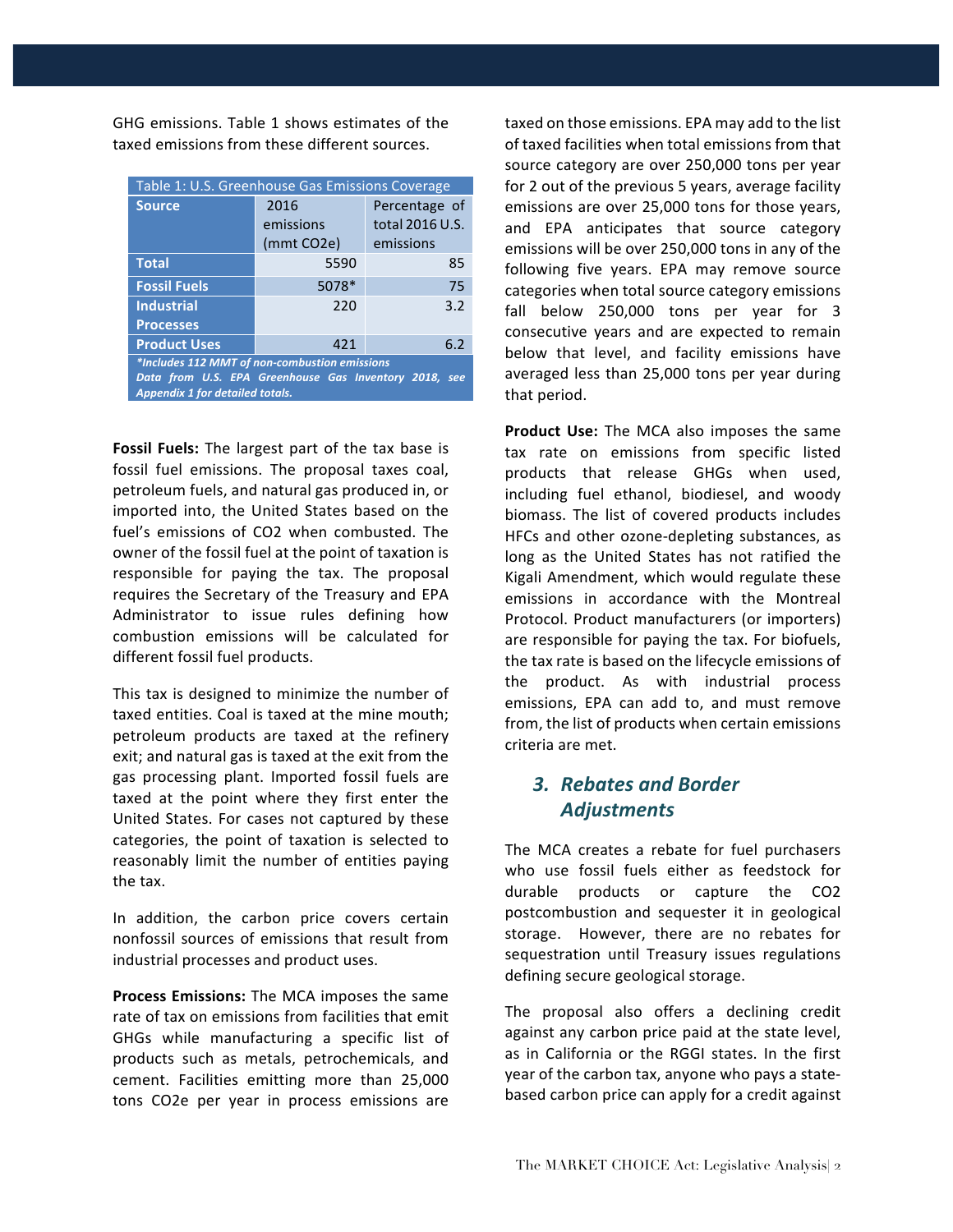the federal price equal to the full state-based tax. In the second year, they may apply for a credit equal to 80 percent of the state-based price. The credit falls another 20 percent each year, reaching zero in the sixth year and beyond.

The declining credit gives those states that price CO2 emissions time to decide whether to modify the scope or rates for their pricing schemes. Not allowing any credit would not give states that opportunity; on the other hand, a permanent 100 percent credit would encourage every state to impose their own carbon tax, which would undermine the revenue purposes of the MCA.

Like many previous carbon tax proposals, the MCA also authorizes the Treasury Department to create border adjustments for greenhouse-gasintensive goods. Border adjustments require importers of carbon-intensive goods to pay a fee, as if those goods were manufactured in the United States, to maintain the competitiveness of domestic producers of greenhouse-gasintensive and trade-exposed goods. Importers of highly-traded goods that have a GHG intensity (emissions multiplied by the carbon price) higher than 5 percent of the total value of their good are subject to these border adjustments. Likewise, exporters of those same goods will receive rebates, to maintain their competitiveness in international markets.

The President is also given the authority to exempt sectors or products if subjecting them to the adjustment were not in the interest of the United States. The bill also exempts from the tax products that come from the least-developed countries, or countries the President determines have *de minimis* GHG emissions.

#### *4. Rules and Regulations*

The MCA requires multiple rulemakings from the Treasury Department, Environmental Protection Agency, and the Department of Energy in order to set up and administer the carbon tax. A listing of the required rulemakings is included in Appendix 1 of this document.

## **Greenhouse Gas Emissions and Revenue Disbursement**

The revenue outcomes from the MCA's tax swap will depend on future GHG emissions and changes in fossil fuel usage, which is expected to decline under the new carbon tax, as emitters and consumers adopt lower-emitting alternatives. Thus estimates of MCA revenue must take the emitters' expected response into account. 

#### *5. Expected Emissions*

The MCA's carbon tax is expected to significantly reduce GHG emissions, but not enough to eliminate them as a source of revenue in the 10year period after the tax is first imposed. As they are the largest emissions category covered by the tax, emissions from fossil fuel combustion are the most important to projections of revenue and environmental outcomes. We expect these emissions, especially from the electric power sector, to be the most responsive to the carbon price.

Using the Goulder-Hafstead E3 model, a CGE (Computable General Equilibrium) model of the U.S. economy, analysts at Resources for the Future have projected how the tax swap would affect GHG emissions.<sup>iii</sup> For a carbon tax starting at \$24 per ton in 2020 and increasing 2 percent annually in real terms, the model projects that CO2 emissions from fossil fuel combustion will fall 29 percent from 2005 levels by 2030 (starting from 14 percent below 2005 levels in 2016). In the power sector, the model projections indicate that emissions will fall 55 percent from the 2005 levels.

To fully account for the tax's revenue and GHG emissions impacts, emissions from other source categories should be included (see Appendix 2 for a summary of such emissions). However, the emissions response to the tax in those other sectors is not as readily modeled. The simplest approach is to develop estimates that assume that those emissions remain constant at their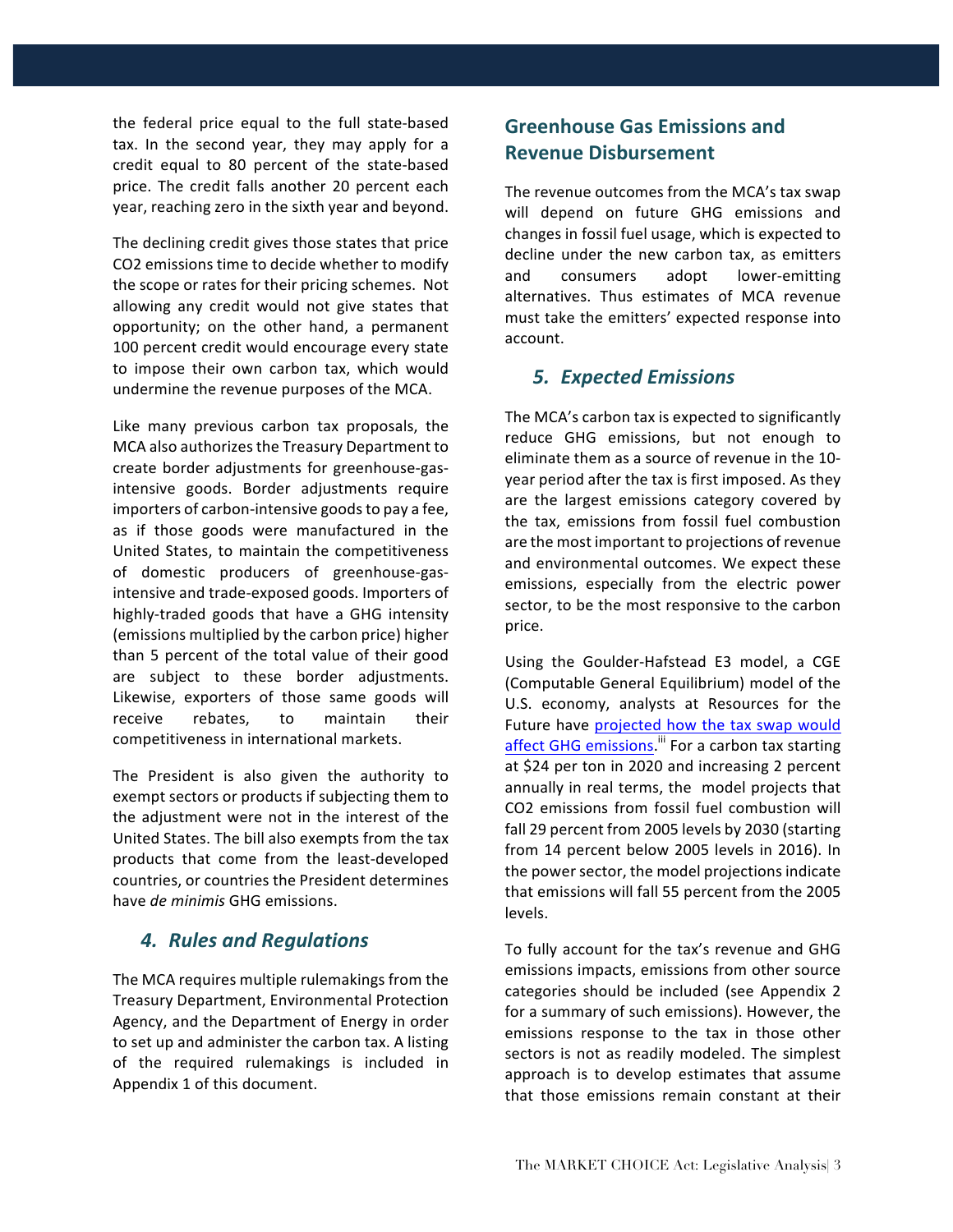| <b>Table 2: Expected GHG Emissions and Revenue</b>  |            |           |                            |  |
|-----------------------------------------------------|------------|-----------|----------------------------|--|
|                                                     |            | Expected  | <b>RISE</b>                |  |
|                                                     | Carbon     | Emissions | Contributions <sup>1</sup> |  |
| Year                                                | Price (\$) | (MMT)     | (billion \$)               |  |
| 2005                                                |            | 6343      |                            |  |
| 2016                                                |            | 5590      |                            |  |
| 2020                                                | 23.93      | 5196      | 93                         |  |
| 2021                                                | 24.41      | 5148      | 94                         |  |
| 2022                                                | 24.90      | 5099      | 95                         |  |
| 2023                                                | 25.39      | 5060      | 96                         |  |
| 2024                                                | 25.90      | 5031      | 98                         |  |
| 2025                                                | 26.42      | 4992      | 99                         |  |
| 2026                                                | 26.95      | 4963      | 100                        |  |
| 2027                                                | 27.49      | 4944      | 102                        |  |
| 2028                                                | 28.04      | 4915      | 103                        |  |
| 2029                                                | 28.60      | 4895      | 105                        |  |
| <b>10-YR</b>                                        |            |           |                            |  |
| Total                                               |            | 50243     | 985                        |  |
| 1 Expected Revenues to the RISE Trust Fund after 25 |            |           |                            |  |
| percent haircut.                                    |            |           |                            |  |

2016 levels near 750 MMT per year. This leads to a conservative estimate of the environmental benefits of the bill, and a generous estimate of the revenue.

Expected emissions from the taxed sources can be generated by adding the fossil fuel combustion emissions from the E3 model with the static emissions from other sources. We report that sum for the first decade of taxation in Table 2.

#### *6. Expected Revenue*

The MCA creates the Rebuilding Infrastructure and Solutions for the Environment (RISE) Trust Fund to receive and disburse revenue from the new carbon tax. The revenue values in Table 2 reflect the new revenue expected after a 25 percent haircut, as an approximation of the Congressional Budget Office practice for new excise taxes. After this adjustment, revenues into the RISE Trust Fund would be nearly \$1 trillion over the first 10 years of the tax.

The MCA appropriates specific percentages of the RISE Trust Fund for infrastructure funding, energy assistance to low-income households, energy transition assistance, climate adaptation, and advanced energy R&D. Figure 1 shows how

those revenues would be distributed under the MCA and Appendix 3 lists authorization by program.

**Infrastructure Funding:** The largest percentages are directed to infrastructure funding, including 70 percent to the Highway Trust Fund, which will no longer receive funding from the gas tax under the MCA. A small percentage (2.5 percent) is also appropriated for the Airport and Airway Trust Fund, to replace funding lost to the elimination of the jet fuel excise tax. To estimate the amount if revenue that would go toward planned spending from the Highway Trust Fund we extrapolated projected outlays from the Congressional Research Service.<sup>iv</sup>

**Energy Assistance:** The next largest appropriation (10 percent) goes to a state-based grant program that individual states will use to offset the costs to households earning less than 150 percent of the federal poverty line or qualifying for other assistance programs. The MCA requires that those funds be apportioned between the states based on the relative carbon footprint for the energy consumed in each state, meaning that states with higher populations or carbon intensities will receive a larger proportion of the funds.

The MCA also directs funds to increase the budget of the LIHEAP program (1 percent) and programs for displaced energy workers (3 percent).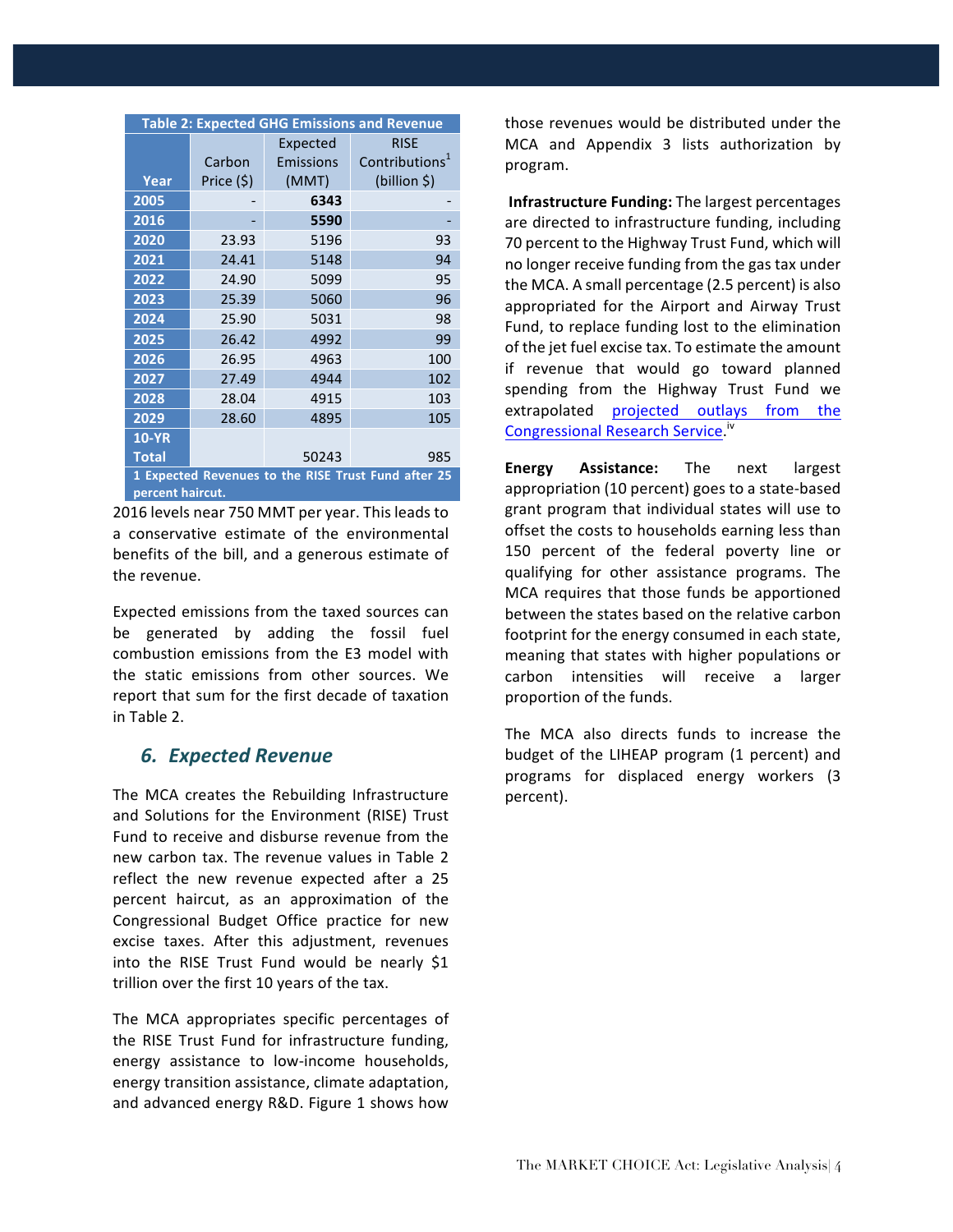

Figure 1: Authorized Spending from the RISE Trust Fund based on expected revenues from the carbon tax.

**Adaptation:** The MCA appropriates 5 percent of the RISE Trust Fund for mitigation of frequent and chronic coastal flooding and for adaptation infrastructure projects authorized by amendments to the Coastal Zone Management Act. The MCA also appropriates funds to the Abandoned Mine Reclamation Fund and the Reforestation Trust Fund. 

**Energy R&D:** The MCA appropriates small percentages (less than 1 percent each) to ARPA-E and research into specific DOE research programs for CO2 capture at the facility level, direct capture of CO2 from ambient air, underground storage of CO2, grid-scale battery storage, and preventing incidental bird-takes at wind power facilities.

#### **Regulatory Moratorium**

Starting from the time it is first collected, the MCA imposes a 12-year rolling moratorium on EPA finalizing or enforcing regulations to limit GHG emissions from taxed sources.

### *7. Exceptions*

EPA retains its full authority over GHG emissions from natural gas and petroleum systems and from publicly-owned sewage treatment plants. EPA also retains its full authority to limit GHG emissions from motor vehicles, nonroad engines, and aircraft, although the latter may not be stricter than the limits imposed by the International Civil Aviation Organization.

Beyond reducing GHG emissions, EPA retains (1) all other regulatory authority over GHG emissions (e.g., monitoring and reporting requirements, information gathering); (2) authority to regulate GHG emissions for non-GHG effects; and (3) authority to regulate any GHG that is not among the six specific ones targeted by the bill (carbon dioxide, methane, nitrous oxide, HFCs, PFCs, and sulfur hexafluoride).

## *8. Conditions*

The regulatory moratorium imposed by the MCA is conditional on GHG emissions-reductions from the taxed sources meeting the MCA's targets. Those targets are defined by the expected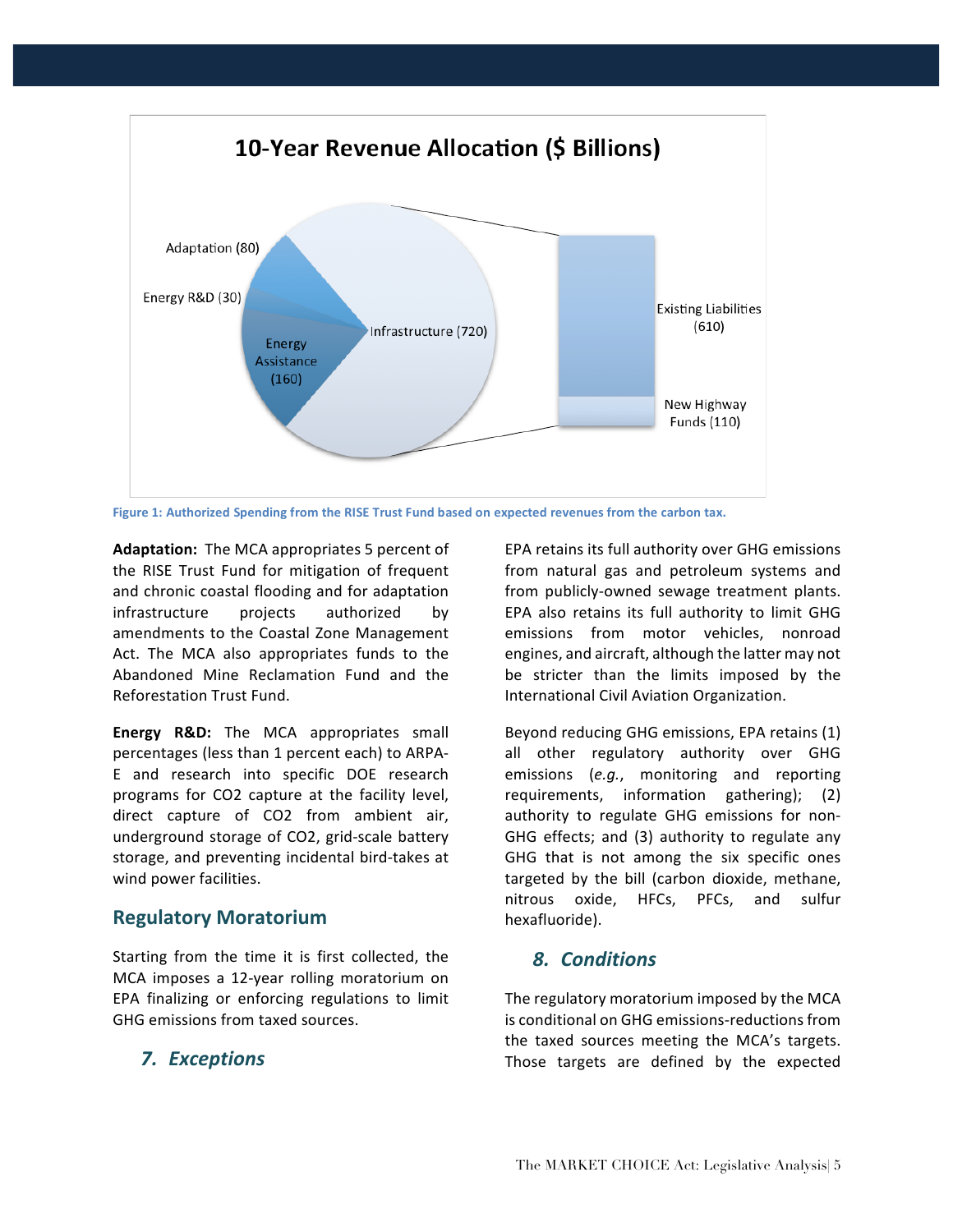

emissions targets (grey) which condition price adjustments (yellow dots) or regulatory moratorium (blue triangles).

emissions in Table 2, but apply to cumulative emissions as of 2024 and 2028 (figure 2) from the taxed sources. In March 2025, cumulative emissions will be reported for the period 2020-2024; if those emissions are higher than the 2024 cumulative emissions target, then the regulatory moratorium will end in October 2025. Likewise, cumulative emissions through 2028, determined in March 2029, will determine if the moratorium will extend beyond October 2029. The regulatory moratorium expires on January 1, 2033.

#### **Summary**

As an infrastructure funding mechanism, the MCA provides a novel source of revenue with significant expected environmental benefits. As a GHG reduction measure, the MCA differs from previous carbon tax proposals in key ways.

First, this proposal is revenue positive. Under the MCA, new revenue is dedicated to the perpetually underfunded Highway Trust Fund and a variety of other programs to reduce the

impact of the new carbon tax on poor households, support climate adaptation, transition energy workers, and support lowcarbon energy research and development. The political prospects of such a revenue stream are unknown and the economic implications are less studied than more common proposals to use carbon revenue to reduce the rates of capital or labor taxes.

While the sponsors expect the proposal will spur significant reductions in GHG emissions, and propose a price adjustment mechanism to secure those reductions, the bill does not specify GHG emissions targets beyond 2030. This is a fundamental difference from climate bills that use carbon pricing to pursue midcentury climate goals. How well the price adjustment mechanisms will work and what information about long-term carbon pricing strategies would be captured by having a decade of carbon pricing to measure the economic and environmental outcomes of a meaningful carbon price are questions for further study.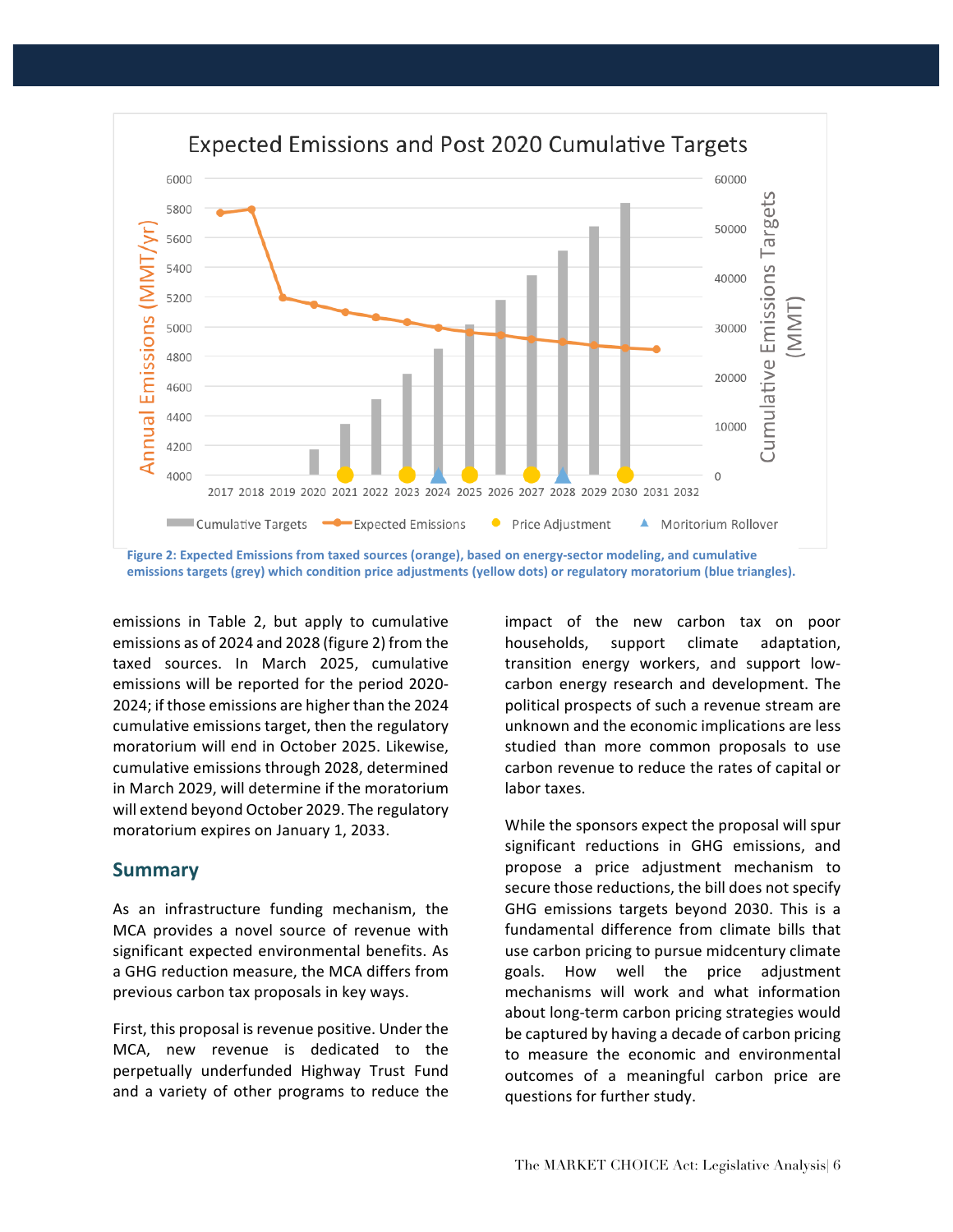The MARKET CHOICE Act: Legislative Analysis| 7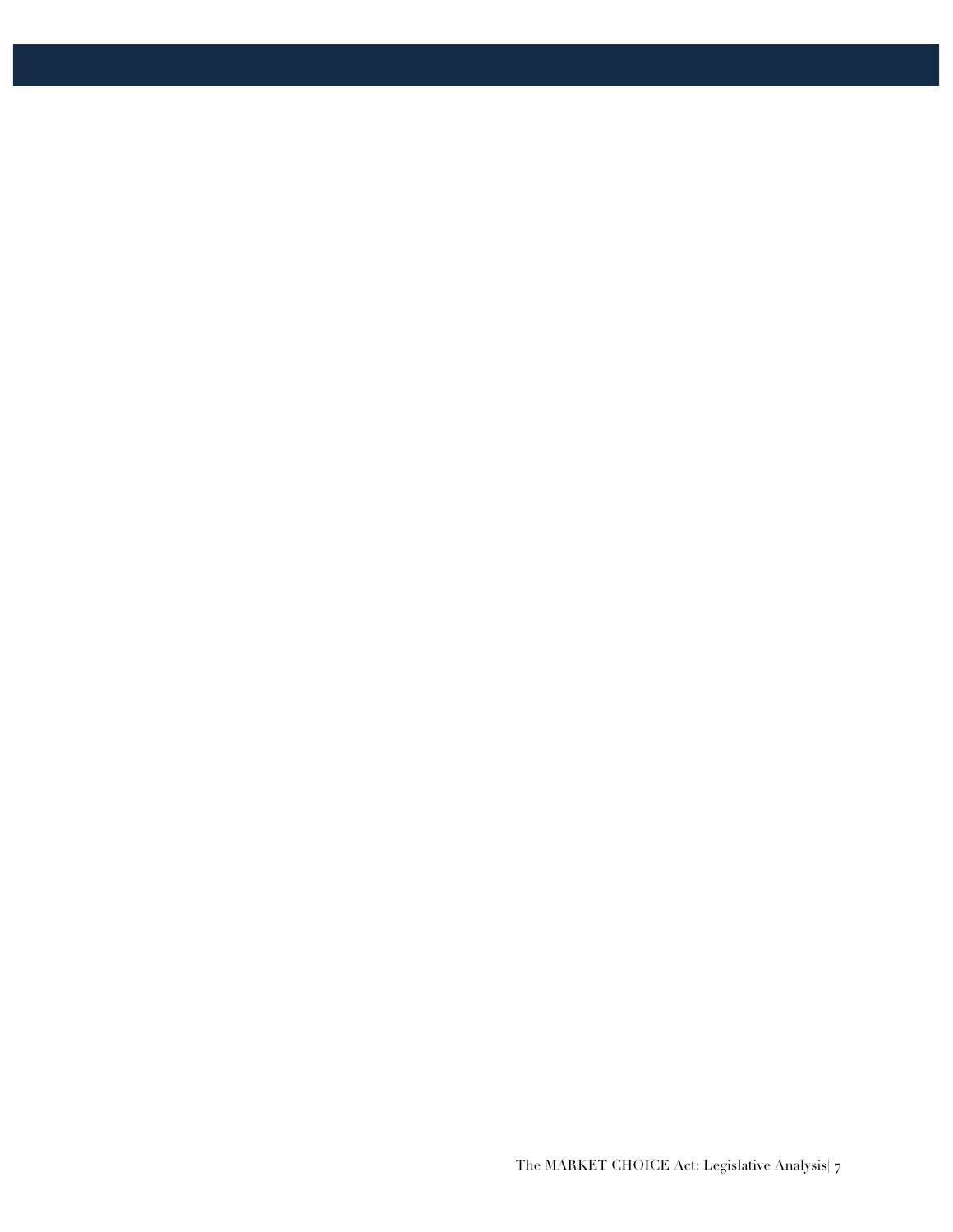## **Appendix 1 – REQUIRED REGULATORY ACTIONS UNDER THE MARKET CHOICE ACT**

#### **By Bill Section**

#### Title I; Part 1

Section  $9901(b)(3)(A)$ : No later than March 30, the Secretary of the Treasury and the Administrator of EPA "shall jointly report the emissions during the calendar year ending the previous December 31 from sources subject to taxation under this part", and determine whether those emissions were less than the stated annual targets for 2020-2030.

Section  $9901(b)(3)(B)$ : "Not later than March 30, 2022, and every two years thereafter, the Secretary shall determine" if the emissions report under  $9901(b)(3)(A)$  showed emissions exceeding the target levels, in which case the tax rate under  $9901(b)(2)$  shall be increased by \$2/ton in addition to the increases mandated in  $9901(b)(2)(b)$ .

Section  $9901(e)(1)(B)$ : Treasury, in consultation with EPA, "shall establish by rule the process by which product manufacturers can demonstrate" that they qualify for the refund for noncombustive uses of fossil fuels they have purchased. Section  $9901(e)(1)(C)$  then requires that these regulations be published "no later than one year" prior to the first tax year (2020).

Section  $9901(e)(2)(B)$ : Treasury shall establish the procedures by which persons who have sequestered CO2 may apply for the tax refunds mandated in section  $9901(e)(2)(A)$ .

Section  $9901(e)(2)(C)$ : provides that Treasury may not refund any amounts under  $9901(e)(2)(B)$ "until such time as the Secretary has published the regulations described in section  $45Q(d)(2)$ .

(Section 45Q is the existing federal tax credit for sequestering CO2. The regulations described in section  $45Q(d)(2)$  are the ones that Treasury, in consultation with EPA, "shall establish . . . for determining adequate security measures for the geological storage of carbon dioxide under paragraph  $(1)(B)$  or  $(2)(C)$  of subsection (a) such that the carbon dioxide does not escape into the atmosphere." Congress provided no deadline for promulgating those regulations, and Treasury has never proposed any.)

Section 9902(b)(2): requires EPA to review the list of source categories for industrial process emissions in section  $9902(b)(1)$  at least every five years to determine if those sources should continue to be listed.

Section  $9903(b)(2)$ : requires EPA to review the list of products in section  $9903(b)(1)$  at least every five years to determine is those products should continue to be listed.

Section 9905(a): EPA, in consultation with the Department of Energy, must establish the method by which taxable emissions are calculated. Per section  $9905(e)$ , all the regulations in this section must be published at least one year prior to the initial tax year.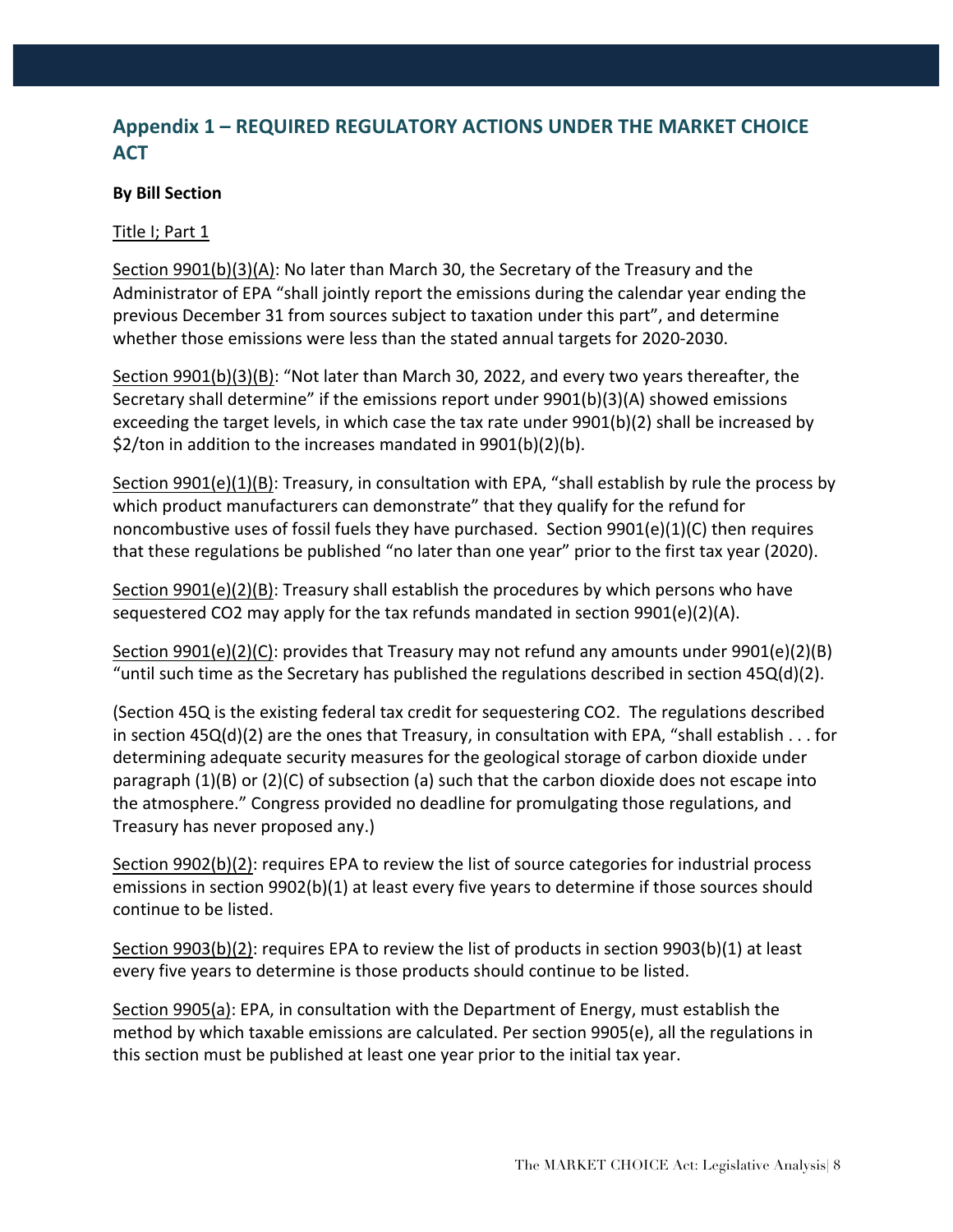Section  $9905(b)(1)$ : EPA shall establish the amount of carbon dioxide that will be emitted when each fossil fuel is combusted.

Section 9905(b)(3): Based on lifecycle analysis, EPA shall establish the CO2 emissions from fuel ethanol and biodiesel combustion.

Section 9905(b)(4): Based on lifecycle analysis, EPA shall establish the CO2 emissions from solid biomass combustion.

Section 9906: requires Treasury to allow a tax deduction for payments for GHG emissions required under state law. This provision does not require regulatory action by Treasury, but it is *likely* that regulations will be needed to implement this section.

#### Title I; Part 2

Section 9913(b)(1): requires Treasury, within one year of enactment, to designate the list of industrial sectors whose products are covered by the border tax adjustment. The criteria for Treasury to use in making this determination are described in section  $9913(c)$ .

Section  $9913(b)(2)$ : requires Treasury to include the amount of the border tax adjustment for each covered good in the list issued pursuant to  $9913(b)(1)$ .

Section 9913(b)(3): requires Treasury to issue annually, as of January 31, an updated version of the subsection  $(b)(1)$  list.

Section  $9913(c)(2)(B)$ : establishes a petition process for Treasury to designate additional industrial sectors as eligible for the border tax adjustment, and  $(c)(2)(B)(v)$  requires Treasury to take final action on such petitions within 180 days of receipt of a completed petition. *This provision does not require regulatory action by Treasury, but it is likely that regulations will be needed to implement this section*.

Section 9914(a) requires Treasury to issue regulations: listing the products covered by the border tax adjustment (paragraph 1); establishing "a general methodology for calculating" the border tax adjustment rate (paragraph 2); establishing an administrative appeals process for "any determination" by Treasury (paragraph 3); exempting products from the least developed countries or countries that the President determines are responsible for less than 0.5 percent of global GHG emissions (paragraph 4); specifying the procedures for declaration and entry of covered goods (paragraph 5); and establishing procedures to prevent good that are manufactured in more than one foreign country from circumventing border tax liability (paragraph 6). 

#### Title II; Subtitle A

Section  $203(c)$ : requires Treasury, in consultation with EPA and the Department of Energy, to determine the amount of the grant to each state (the "State Grant", as required by section  $203(a)$ , "based on the percentage of total United States energy-related greenhouse gas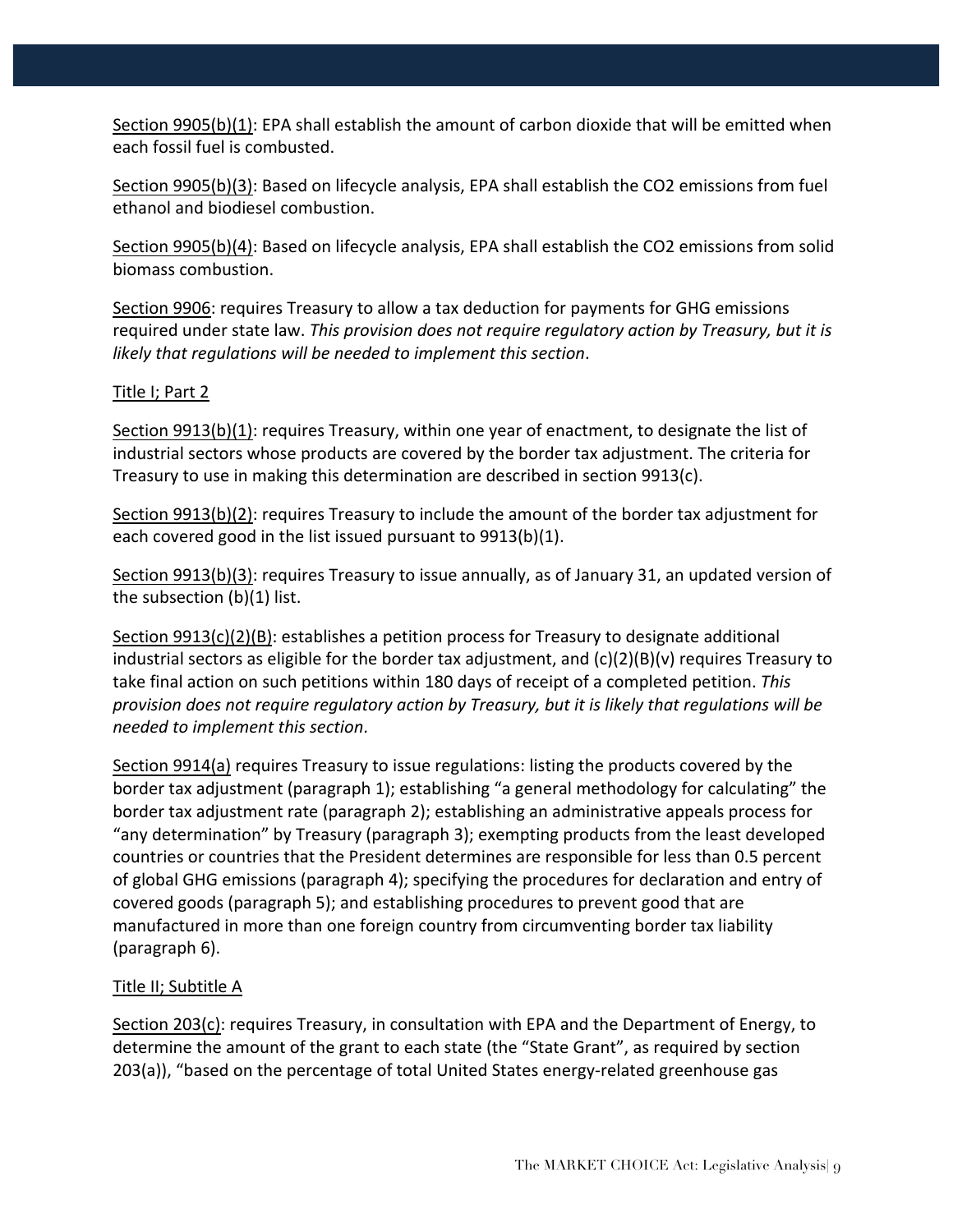emissions attributable to electricity, natural gas, gasoline, diesel, and fuel ethanol sold in each State during the preceding calendar year."

Section 203(d): requires Treasury to set the date by which states must notify it of their intent to distribute the State Grant funds.

#### Title III; Subtitle A

Section 302: amends the Coastal Zone Management Act to allow the Department of Commerce to make grants for "Frequent and Chronic Coastal Flooding Mitigation and Adaptation Infrastructure Projects" (the appropriations for this program are made in section  $202(a)(7)$ ). This provision does not require regulatory action by Commerce, but it is likely that regulations will be needed to implement this section.

#### Title III, Subtitle B

Section 321: requires the Department of Labor to "implement a program to assist workers in the energy sector who may be displaced" as a result of the Market Choice Act. This provision *does not require requlatory action by Labor, but it is likely that requlations will be needed to implement this section.*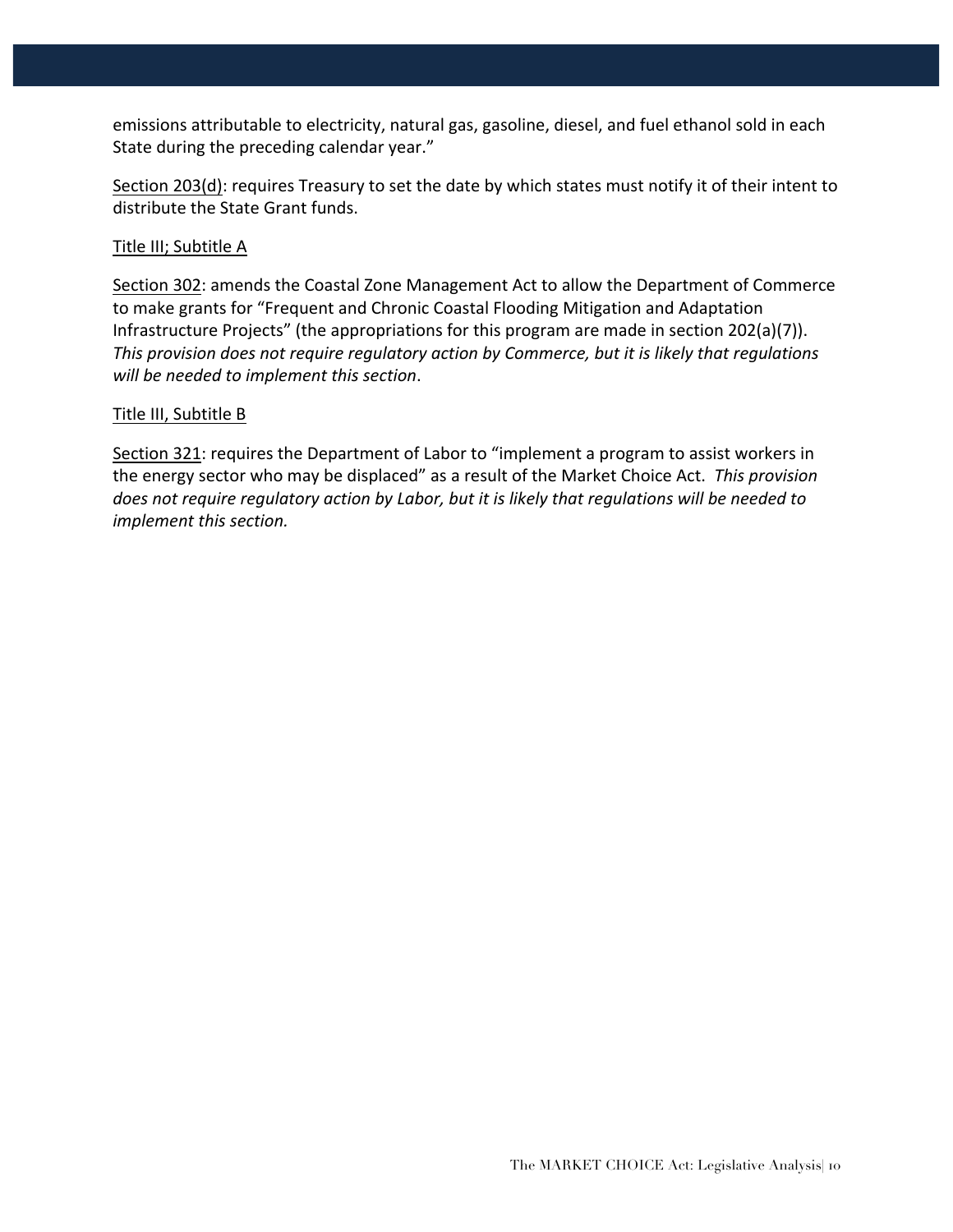## **Appendix 2 - RISE Trust Fund Appropriations**

#### *Infrastructure*

70% to the Federal Highway Trust Fund; 2.5% to the Airport and Airway Trust Fund; 0.1% to the Leaking Underground Storage Trust Fund;

#### *Energy Assistance*

10% to State grants for distribution to low-income households; 3% for assistance for displaced energy workers under section 321 of the Act; 2% to the Abandoned Mine Reclamation Fund; 1.5% to DOE's weatherization program under EPCA;

#### *Adaptation*

5% for frequent and chronic coastal flooding mitigation and adaptation infrastructure projects under new section 318 of the Coastal Zone Management Act (new CZMA Section 318 is described in MCA section 302);

2.5% for the environmental quality incentives program under chapter 4 of subtitle D of title XII of the Food Security Act of 1985;

0.5% for specified uses under the regional conservation partnership program under section 1271 of the Food Security Act of 1985;

0.1% to the Reforestation Trust Fund;

#### *Energy Research and Development*

0.7% for the National Energy Technology Laboratory's (NETL) carbon capture research and development program;

0.5% for ARPA-E;

0.5% for NETL's direct air capture program;

0.5% for DOE research and development relating to battery energy storage;

0.1% for assistance through cooperative agreements to decrease the environmental impact of energy-related activities pursuant to section 931 of the Energy Policy Act of 2005 (incidental bird-takings).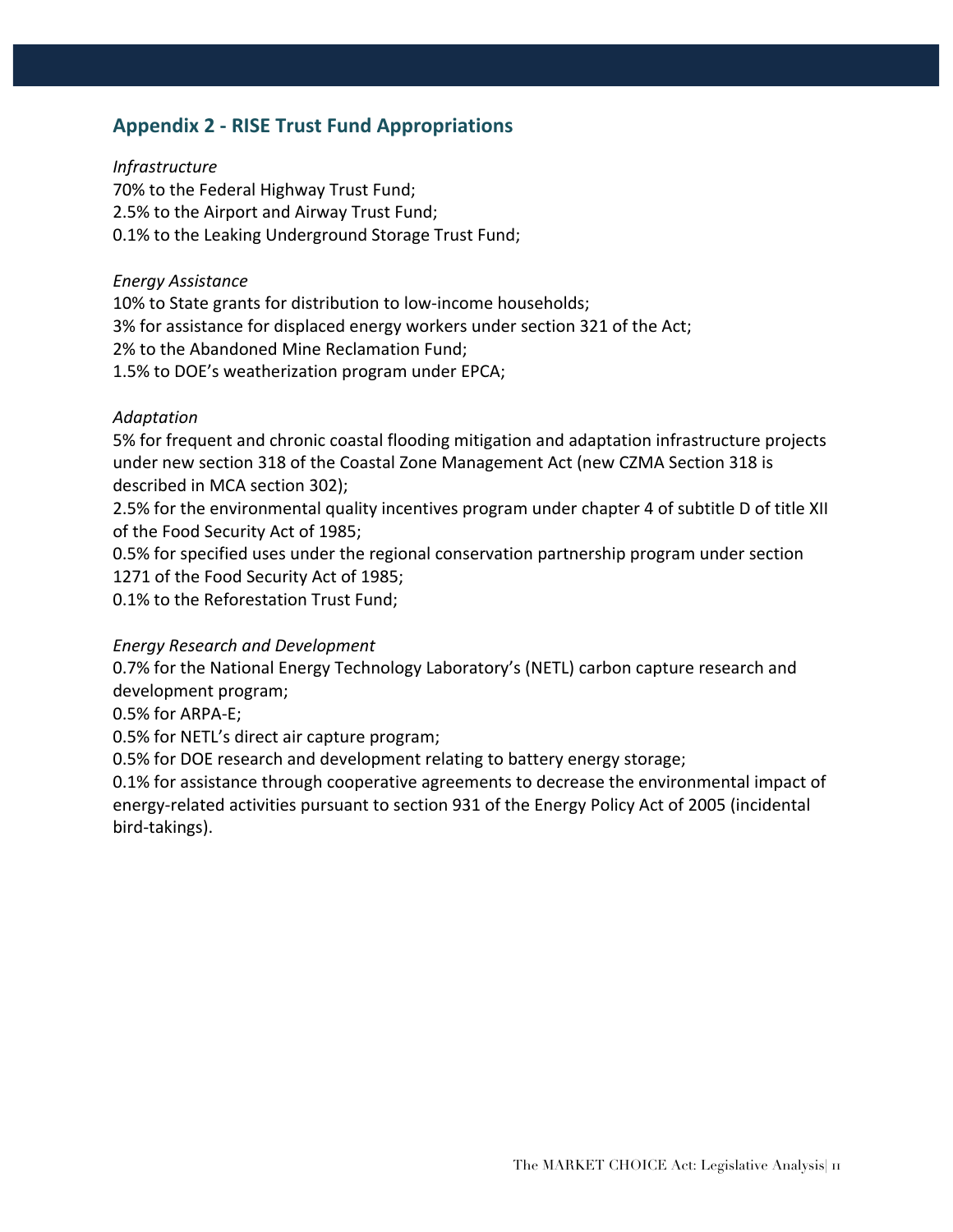## **Appendix 3 – 2016 EPA GHG Emissions Inventory**

|                                                                  | (mmtCO2e)      | <b>EPA Inventory GHG Emissions Percentage of Total U.S. GHG Emissions</b><br>(2016: 6511,3 mmtCO2e) |  |  |  |
|------------------------------------------------------------------|----------------|-----------------------------------------------------------------------------------------------------|--|--|--|
| <b>Fossil Fuel Combustion Emissions by Sector (Section 9901)</b> |                |                                                                                                     |  |  |  |
| Petroleum combustion                                             | 2183.1         | 33.53                                                                                               |  |  |  |
| Natural gas combustion                                           | 1476.1         | 22.67                                                                                               |  |  |  |
| Coal combustion                                                  | 1306.4         | 20.06                                                                                               |  |  |  |
| Non-energy use of fossil fuels                                   | 112.2          | 1.72                                                                                                |  |  |  |
| <b>SUBTOTAL</b>                                                  | 5077.8         | 77.98                                                                                               |  |  |  |
| <b>Industrial Process Emissions (Section 9902)</b>               |                |                                                                                                     |  |  |  |
| Iron and steel production and metallurgical<br>coke production   | 42.3           | 0.65                                                                                                |  |  |  |
| Underground coal mining                                          | 40.7           | 0.63                                                                                                |  |  |  |
| Coal preparation and processing plants                           | 6.3            | 0.1                                                                                                 |  |  |  |
| Cement production                                                | 39.4           | 0.61                                                                                                |  |  |  |
| Petrochemical production                                         | 28.4           | 0.44                                                                                                |  |  |  |
| Lim production                                                   | 12.9           | 0.2                                                                                                 |  |  |  |
| Ammonia production                                               | 12.2           | 0.19                                                                                                |  |  |  |
| Aluminum production                                              | 2.7            | 0.04                                                                                                |  |  |  |
| Soda ash production                                              | 1.7            | 0.03                                                                                                |  |  |  |
| Ferroalloy production                                            | 1.8            | 0.03                                                                                                |  |  |  |
| Phosphoric acid production                                       | $\mathbf{1}$   | 0.02                                                                                                |  |  |  |
| Glass production                                                 | 1.2            | 0.02                                                                                                |  |  |  |
| Zinc production                                                  | 0.9            | 0.01                                                                                                |  |  |  |
| Lead production                                                  | 0.5            | 0.01                                                                                                |  |  |  |
| Magnesium production and processing                              | 1.1            | 0.02                                                                                                |  |  |  |
| Nitric acid production                                           | 10.2           | 0.16                                                                                                |  |  |  |
| Adipic acid production                                           | $\overline{7}$ | 0.11                                                                                                |  |  |  |
| Semiconductor manufacture                                        | 5              | 0.08                                                                                                |  |  |  |
| Electrical transmission and distribution                         | 4.3            | 0.07                                                                                                |  |  |  |
| <b>SUBTOTAL</b>                                                  | 219.6          | 3.37                                                                                                |  |  |  |
| <b>Product Use Emissions (Section 9903)</b>                      |                |                                                                                                     |  |  |  |
| Ethanol                                                          | 81.2           | <b>NA</b>                                                                                           |  |  |  |
| Industrial carbonates and soda ash                               | 11             | 0.17                                                                                                |  |  |  |
| Carbon dioxide urea                                              | 4              | 0.06                                                                                                |  |  |  |
| Nitrous oxide                                                    | 4.2            | 0.06                                                                                                |  |  |  |
| Ozone depleting substances                                       | 159.1          | 2.44                                                                                                |  |  |  |
| <b>SUBTOTAL</b>                                                  | 259.5          | 2.73                                                                                                |  |  |  |
| <b>Solid Biomass Combustion (Section 9904)</b>                   |                |                                                                                                     |  |  |  |
| <b>Wood Consumptions Emissions</b>                               | 161.4          | NA                                                                                                  |  |  |  |
| <b>Non-Fossil Fuel Combustion Subtotal</b>                       | 752.8          | 11.56                                                                                               |  |  |  |
| <b>TOTAL</b> (not including ethanol or<br>biomass emissions)     | 5590.1         | 84.64                                                                                               |  |  |  |